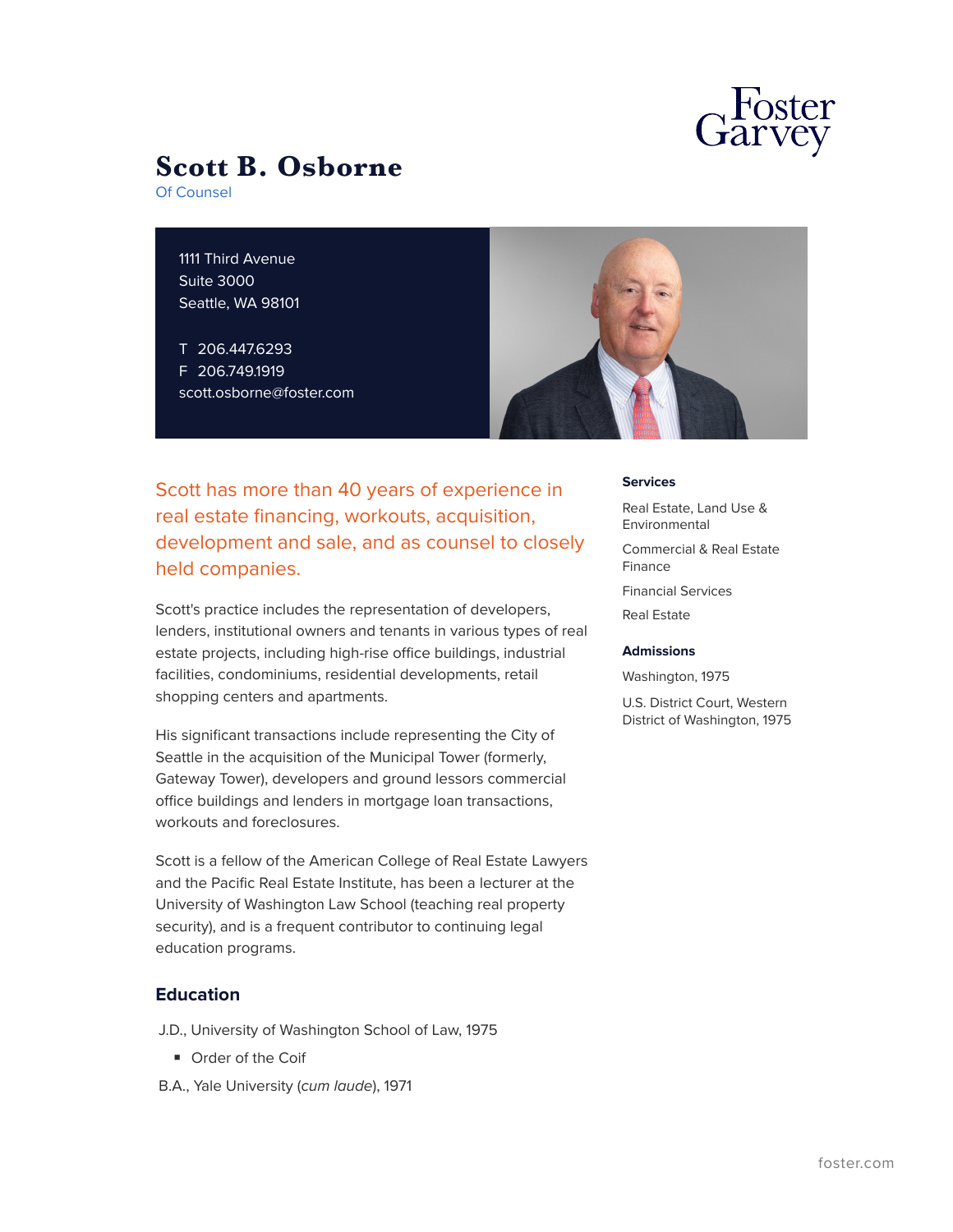

# **Honors & Recognition**

*The Best Lawyers in America©* Real Estate Law, 1987-present

Best in the Business: Leading Lawyers in the Puget Sound Region, *Seattle Business*, Real Estate, 2013

# **Professional Activities**

American Bar Association, Member

■ Casualty and Other (non-title) Insurance Committee of Real Property Transactions Group, Chair, 2009-2012

American College of Real Estate Lawyers, Fellow

■ Insurance (non-title) Committee, Chair, 2009-2011

International Council of Shopping Centers, Member

Pacific Real Estate Institute, Fellow

Washington State Bar Association, Member

Real Property, Probate & Trust Section, Chair, 1992-1993

# **News**

38 Attorneys Named 2022 Best Lawyers in America; 11 Named Best Lawyers: Ones to Watch *Foster Garvey Newsroom*, 8.19.21

43 Attorneys Named 2021 *Best Lawyers in America*; 10 Named Best Lawyers: Ones to Watch *Foster Garvey Newsroom*, 8.20.20

50 Foster Garvey Attorneys Named 2020 *Best Lawyers in America Foster Garvey Newsroom*, 8.15.19

# **Speaking Engagements**

"Your Loss Meets Their Self-Insurance and Other Awkward Encounters – Lease Issues Raised by High Deductibles, Retained Risk and Self-Insurance," ICSC U.S. Law Conference Speaking engagement Virtual Event, 10.14.20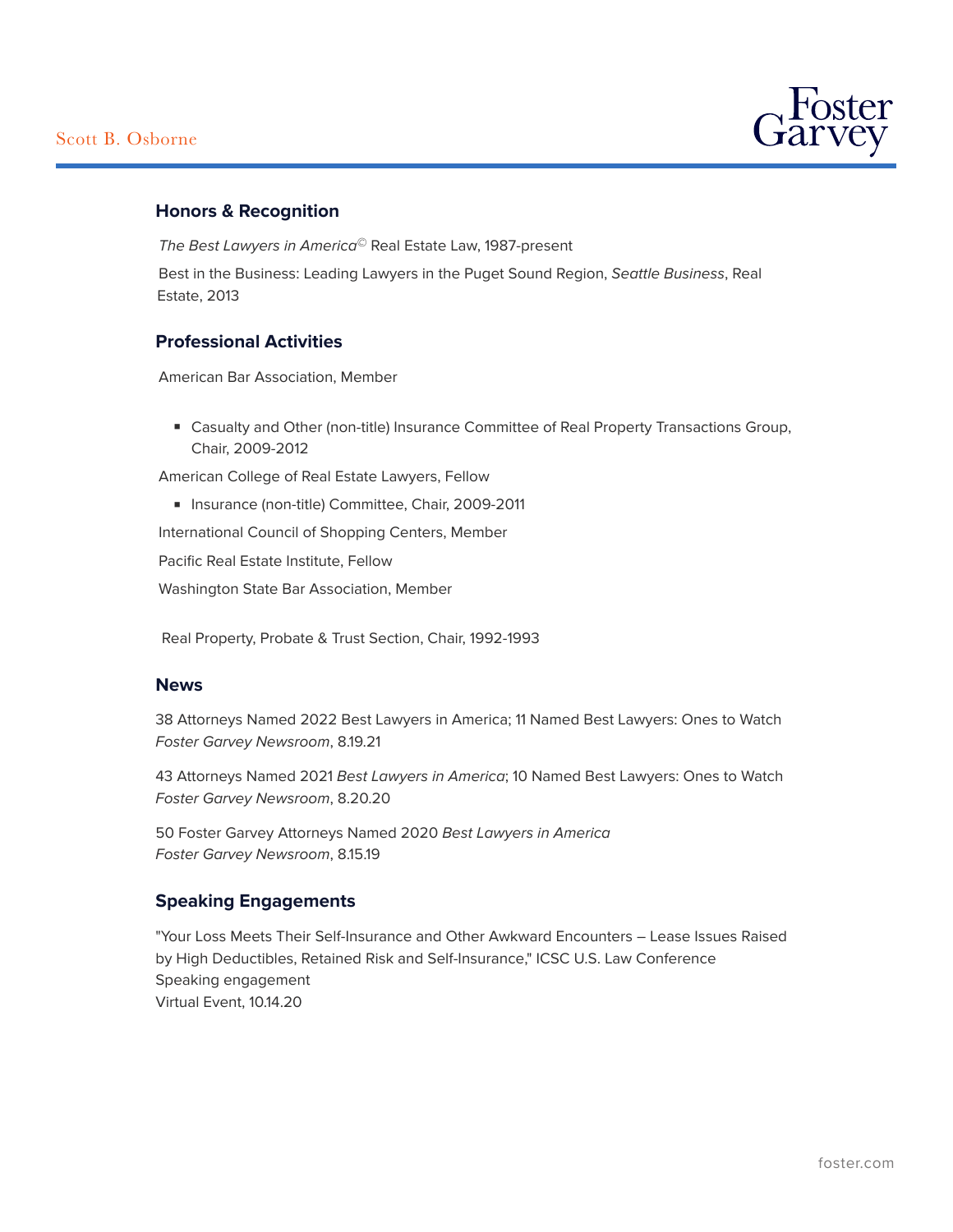

"Washington Real Estate Law 2020: Recent Developments in Case Law and Legislation," WSBA Real Property, Probate & Trust Section Mid-Year Meeting & Conference Speaking Engagement Virtual Event, 6.5.20

WSBA Annual Real Property Spring CLE: A Practical Guide to Real Estate Lending in Washington Speaking Engagement Webinar, 4.24.20

2017 Real Estate/Land Use Briefing: Essential Industry Updates Event Seattle, WA, 11.9.17

# **Publications**

Washington Real Estate Law 2020: Recent Developments in Case Law and Legislation 6.5.20

Liquidated Damages in Washington State *ACREL News & Notes*, 11.22.19

Liquidated Damages in Washington State Purchase and Sale Agreements *The Practical Real Estate Lawyer, American Law Institute CLE, Volume 35, Number 5*, 9.19

Regional Real Estate Practice Guide: Washington *Chambers USA: Regional Real Estate guide*, 18

# **Experience**

### **Representative Work: Financing and Workouts**

Representation of lender in \$226 million financing of cogeneration facility in Ferndale, Washington

Representation of lender in ESOP loan to owner of newspaper, television and radio station operator

Representation of insurance company lender in \$113.5 million loan secured by deed of trust on 9-building business park with LIBOR based pricing and interest rate hedge

Restructure of \$188 million loan portfolio on behalf of lender secured by multiple commercial properties, listed and unlisted securities and partnership interests

Sale of defaulted note, secured by first lien of trust encumbering two building commercial office development on behalf of co-lending syndicate